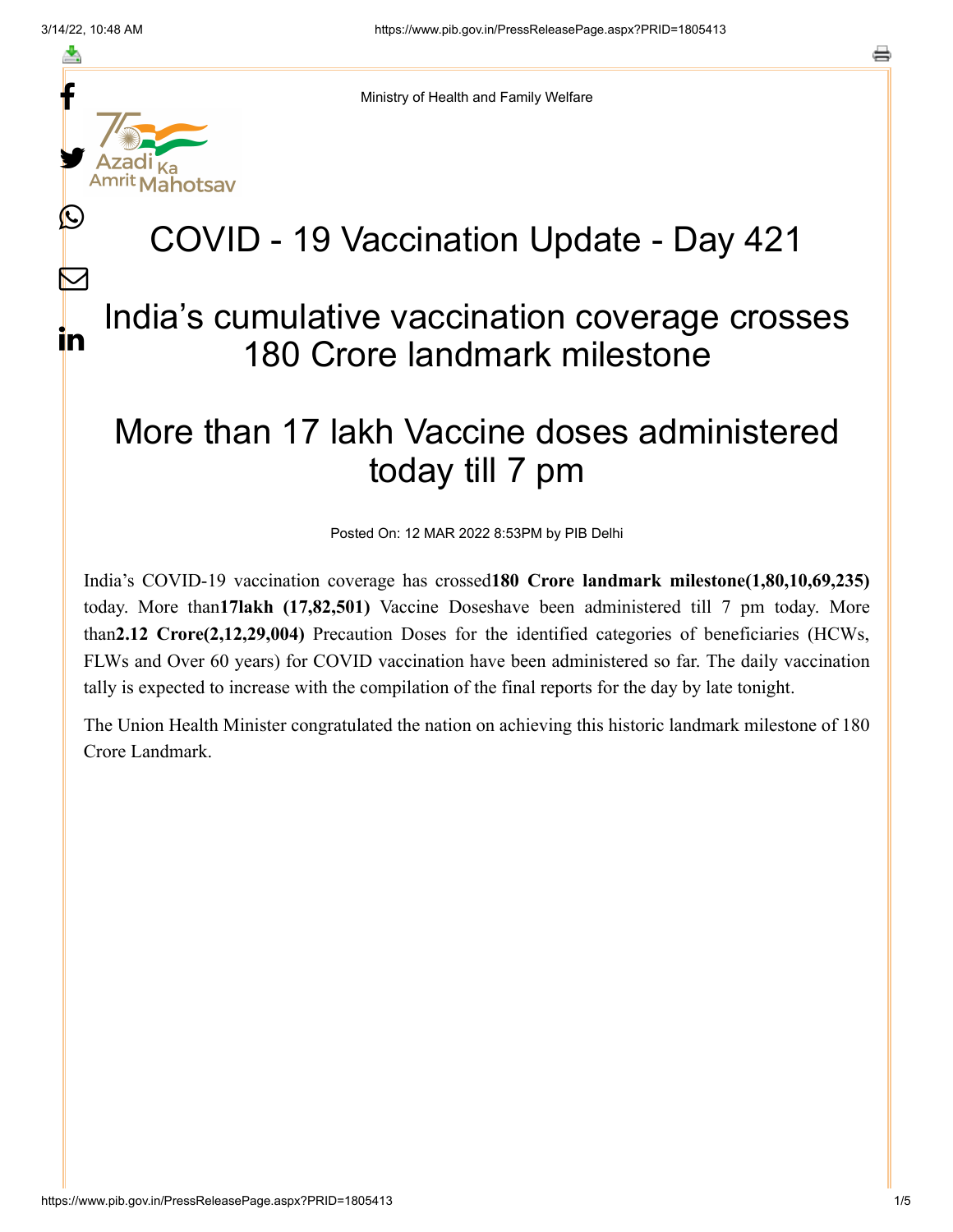f

y.

 $\circledcirc$ 

 $\bm{\nabla}$ 

<u>in</u>

3/14/22, 10:48 AM https://www.pib.gov.in/PressReleasePage.aspx?PRID=1805413



180 करोड़ वैक्सीन डोज का ऑकड़ा पार!

Powered by spirit of Jan-Bhagidari, the world's largest vaccination drive is touching new heights under PM @NarendraModi Ji's leadership.

Keep following COVID appropriate behaviour even after getting vaccinated.

## #SabkoVaccineMuftVaccine



6:57 PM - Mar 12, 2022 - Twitter for iPhone

The cumulative coverage of vaccine doses, segregated based on population priority groups, is as follows:

| Cumulative Vaccine Dose Coverage |                        |          |  |  |
|----------------------------------|------------------------|----------|--|--|
| <b>HCWs</b>                      | $1st$ Dose             | 10402610 |  |  |
|                                  | $2nd$ Dose             | 9984292  |  |  |
|                                  | <b>Precaution Dose</b> | 4309429  |  |  |
| <b>FLWs</b>                      | $1st$ Dose             | 18411407 |  |  |
|                                  |                        |          |  |  |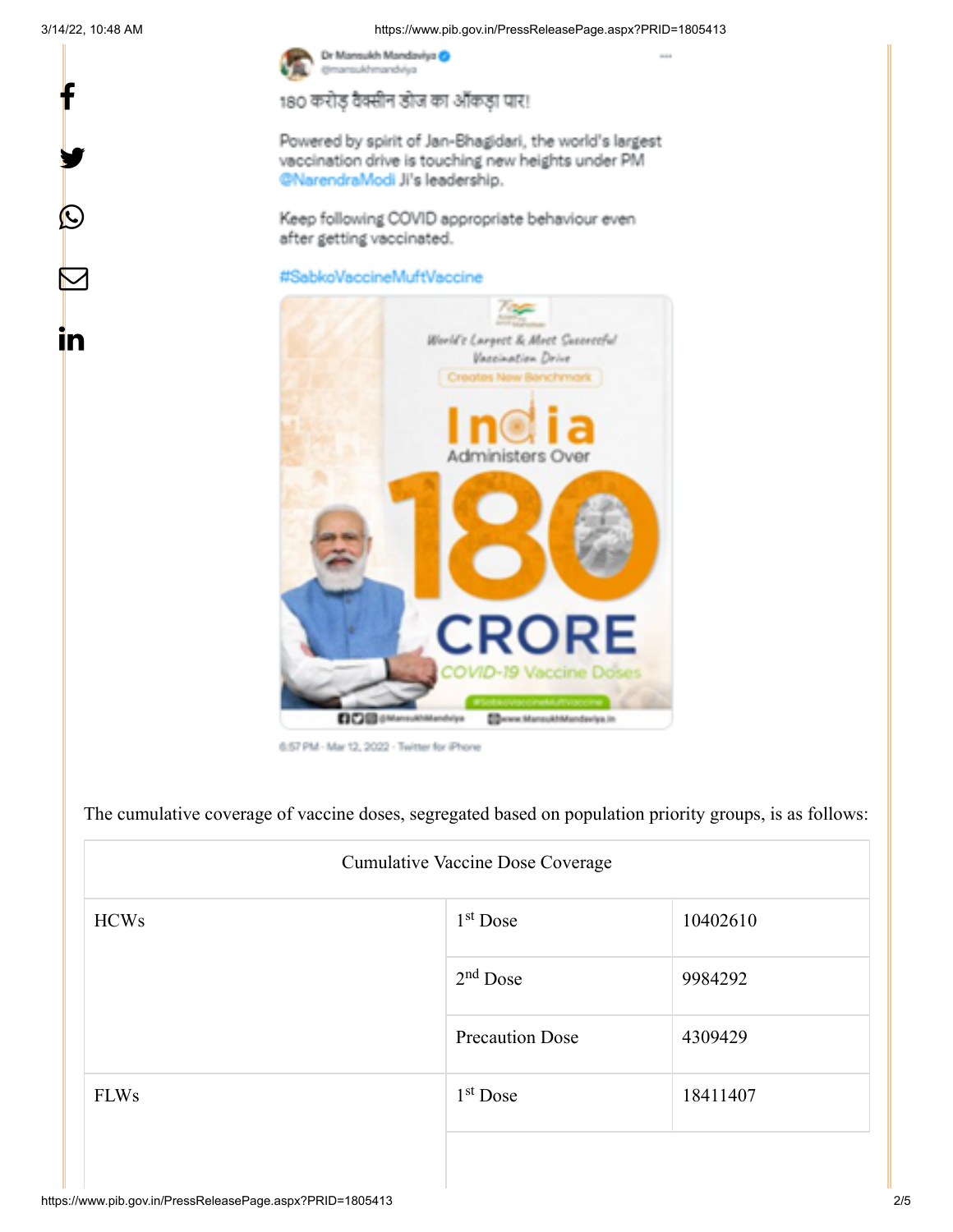| f<br>$\bf \Omega$ |                                              | $2nd$ Dose             | 17476470   |
|-------------------|----------------------------------------------|------------------------|------------|
|                   |                                              | <b>Precaution Dose</b> | 6542730    |
|                   | Age Group 15-18 years                        | 1 <sup>st</sup> Dose   | 55862634   |
|                   |                                              | $2nd$ Dose             | 33723777   |
| in                | Age Group 18-44 years                        | 1 <sup>st</sup> Dose   | 553299604  |
|                   |                                              | $2nd$ Dose             | 455081671  |
|                   | Age Group 45-59 years                        | 1 <sup>st</sup> Dose   | 202525183  |
|                   |                                              | $2nd$ Dose             | 182697189  |
|                   | Over 60 years                                | 1 <sup>st</sup> Dose   | 126587542  |
|                   |                                              | $2nd$ Dose             | 113787852  |
|                   |                                              | <b>Precaution Dose</b> | 10376845   |
|                   | Cumulative 1 <sup>st</sup> dose administered |                        | 967088980  |
|                   | Cumulative 2 <sup>nd</sup> dose administered |                        | 812751251  |
|                   | <b>Precaution Dose</b>                       |                        | 21229004   |
|                   | Total                                        |                        | 1801069235 |

Today's achievement in the vaccination exercise, segregated by population priority groups, is as follows:

| Date: $12^{\text{th}}$ March, 2022 (421 <sup>st</sup> Day) |                      |    |  |  |
|------------------------------------------------------------|----------------------|----|--|--|
| <b>HCWs</b>                                                | 1 <sup>st</sup> Dose | 69 |  |  |
|                                                            |                      |    |  |  |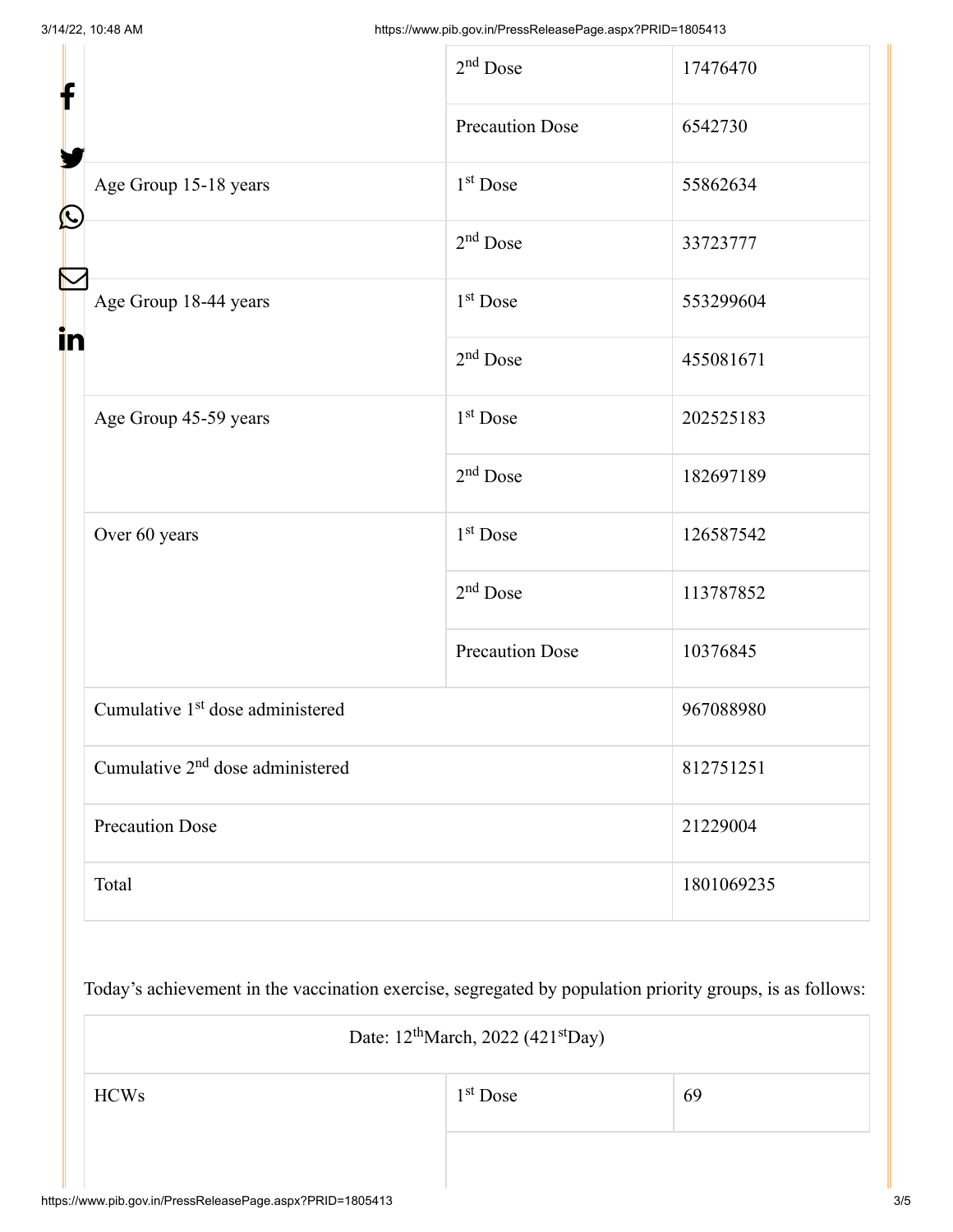| f                                             | $2nd$ Dose             | 1161    |
|-----------------------------------------------|------------------------|---------|
|                                               | <b>Precaution Dose</b> | 9215    |
| <b>FLWs</b><br>$\mathbf{\Omega}$              | 1 <sup>st</sup> Dose   | 103     |
|                                               | $2nd$ Dose             | 2020    |
|                                               | <b>Precaution Dose</b> | 15557   |
| in<br>Age Group 15-18 years                   | $1st$ Dose             | 60004   |
|                                               | $2nd$ Dose             | 353912  |
| Age Group 18-44 years                         | 1 <sup>st</sup> Dose   | 108889  |
|                                               | $2nd$ Dose             | 809495  |
| Age Group 45-59 years                         | $1st$ Dose             | 22097   |
|                                               | $2nd$ Dose             | 206670  |
| Over 60 years                                 | $1st$ Dose             | 12236   |
|                                               | $2nd$ Dose             | 131298  |
|                                               | <b>Precaution Dose</b> | 49775   |
| Cumulative 1 <sup>st</sup> dose administered  |                        | 203398  |
| Cumulative 2 <sup>nd</sup> dose adm inistered |                        | 1504556 |
| <b>Precaution Dose</b>                        |                        | 74547   |
| Total                                         |                        | 1782501 |